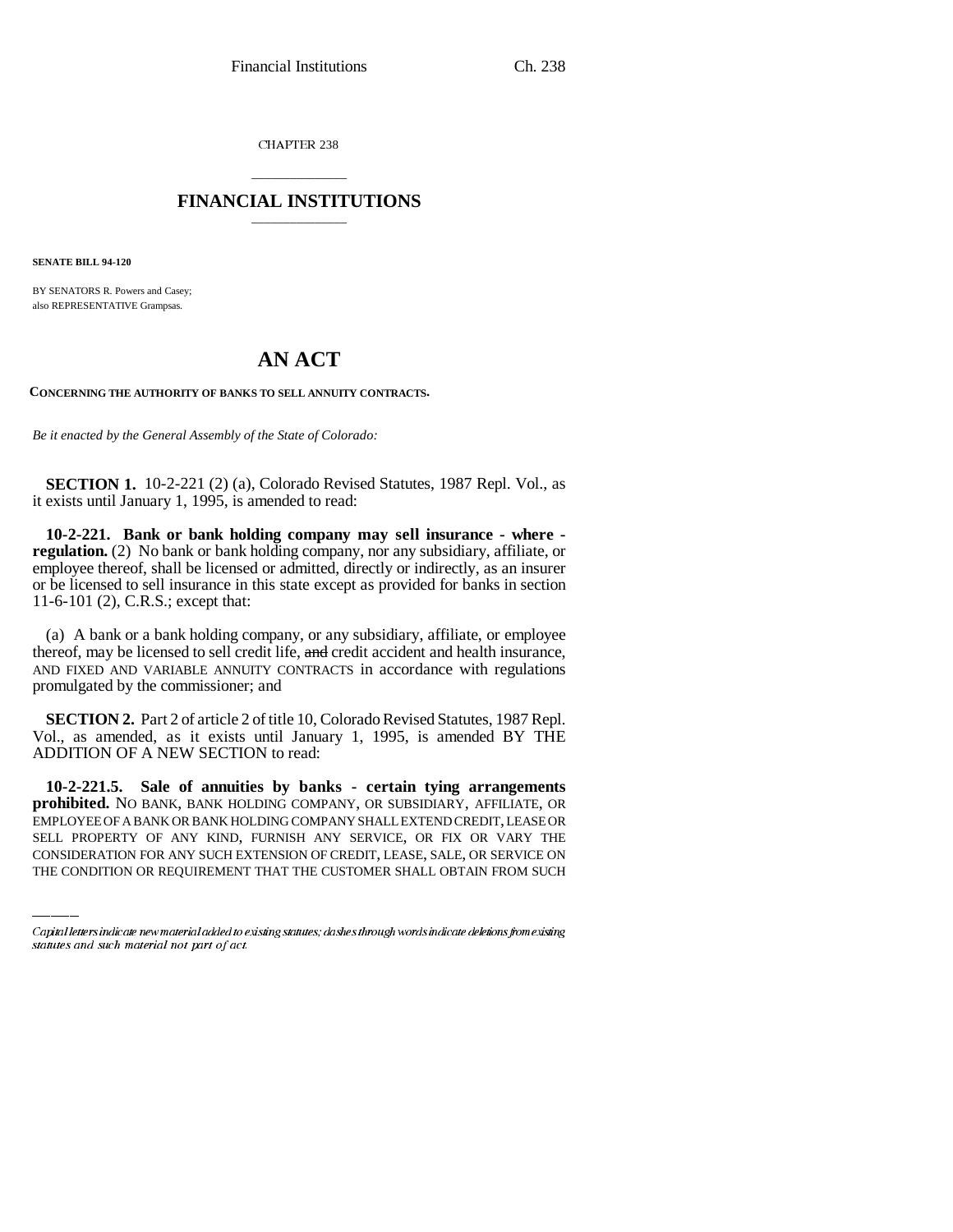BANK, BANK HOLDING COMPANY, SUBSIDIARY, AFFILIATE, OR EMPLOYEE A FIXED OR VARIABLE ANNUITY CONTRACT.

**SECTION 3.** Part 6 of article 2 of title 10, Colorado Revised Statutes, 1987 Repl. Vol., as amended, as it will become effective January 1, 1995, is amended BY THE ADDITION OF A NEW SECTION to read:

**10-2-602. Sale of annuities by banks - certain tying arrangements prohibited.** NO BANK, BANK HOLDING COMPANY, OR SUBSIDIARY, AFFILIATE, OR EMPLOYEE OF A BANK OR BANK HOLDING COMPANY SHALL EXTEND CREDIT, LEASE OR SELL PROPERTY OF ANY KIND, FURNISH ANY SERVICE, OR FIX OR VARY THE CONSIDERATION FOR ANY SUCH EXTENSION OF CREDIT, LEASE, SALE, OR SERVICE ON THE CONDITION OR REQUIREMENT THAT THE CUSTOMER SHALL OBTAIN FROM SUCH BANK, BANK HOLDING COMPANY, SUBSIDIARY, AFFILIATE, OR EMPLOYEE A FIXED OR VARIABLE ANNUITY CONTRACT.

**SECTION 4.** 10-2-601 (2) (a), Colorado Revised Statutes, 1987 Repl. Vol., as amended, as it will become effective January 1, 1995, is amended to read:

**10-2-601. Bank or bank holding company may sell insurance - where regulation.** (2) No bank or bank holding company, nor any subsidiary, affiliate, or employee thereof, shall be licensed or admitted, directly or indirectly, as an insurer or be licensed to sell insurance in this state except in the manner provided for banks in section 11-6-101 (2), C.R.S.; except that:

(a) A bank or bank holding company, or any subsidiary, affiliate, or employee thereof, may be licensed to sell credit insurance AND FIXED AND VARIABLE ANNUITY CONTRACTS in accordance with regulations promulgated by the commissioner;

**SECTION 5.** 11-6-101 (2), Colorado Revised Statutes, 1987 Repl. Vol., as it exists until January 1, 1995, is amended to read:

11-6-101. **Branch banks and practices prohibited - facilities defined.** (2) EXCEPT AS AUTHORIZED UNDER SECTION 10-2-221 (2), C.R.S., no bank shall directly or indirectly engage in trade or commerce; but any bank, located and doing business in any community the population of which does not exceed five thousand inhabitants, as shown by the last preceding federal census, may, pursuant to federal law, under such rules and regulations as may be prescribed by the banking board and subject to regulations promulgated by the commissioner of insurance concerning the sale of insurance by banks as provided in section 10-2-221, C.R.S., act as the agent for any fire, life, or other insurance company authorized to do business in this state by soliciting and selling insurance and collecting premiums on policies issued by such company. For services so rendered, such bank may receive such fees or commissions as may be agreed upon between the bank and the insurance company for which it may act as agent; except that no such bank shall in any case assume or guarantee the payment by its principal of any premium on insurance policies issued through its agency; and except that the bank shall not be held responsible for the truth of any statement made by an assured in filing his application for insurance.

**SECTION 6.** 11-6-101 (2), Colorado Revised Statutes, 1987 Repl. Vol., as amended, as it will become effective January 1, 1995, is amended to read: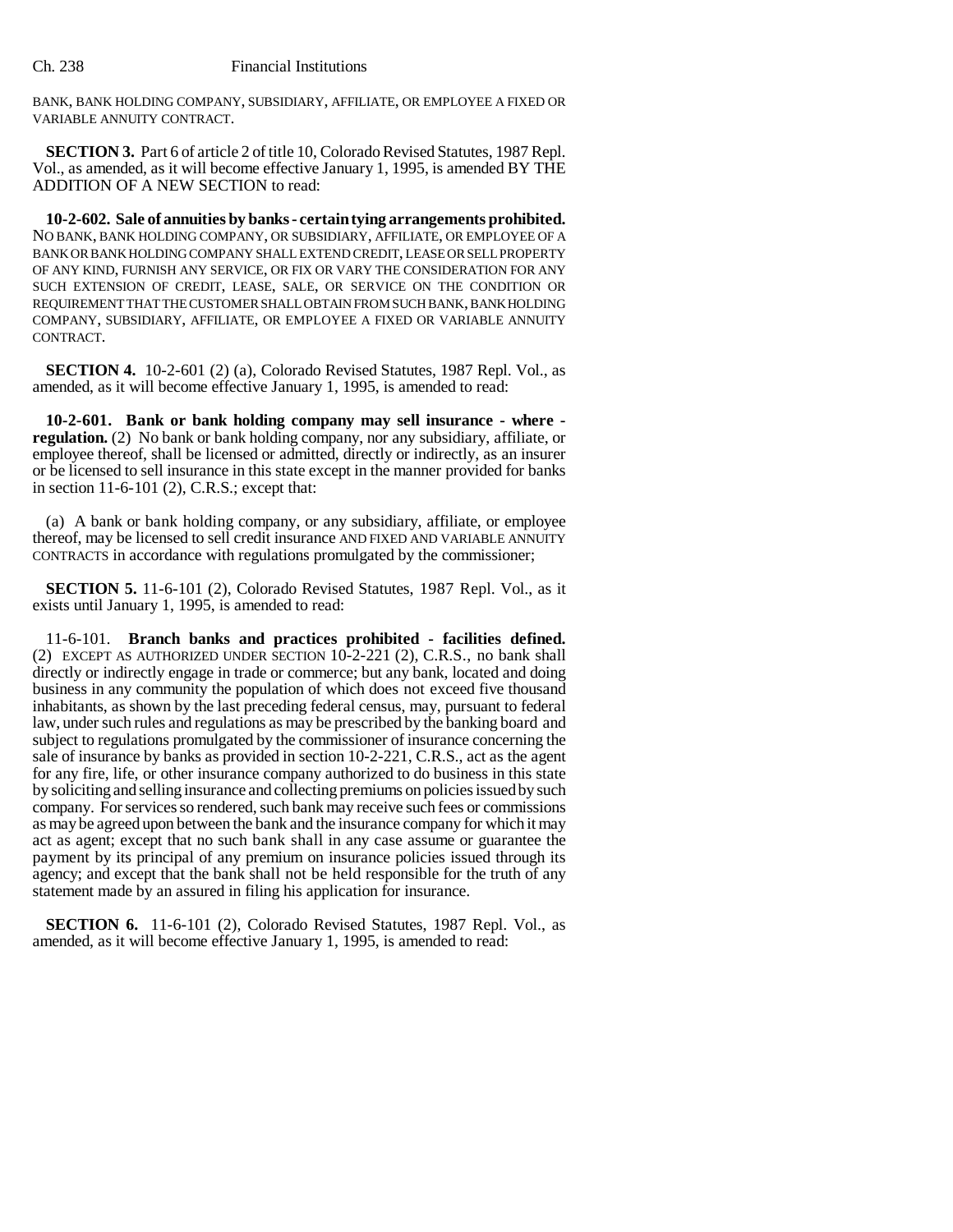Financial Institutions Ch. 238

11-6-101. **Branch banks and practices prohibited - facilities defined.** (2) EXCEPT AS AUTHORIZED UNDER SECTION 10-2-601 (2), C.R.S., no bank shall directly or indirectly engage in trade or commerce; but any bank, located and doing business in any community the population of which does not exceed five thousand inhabitants, as shown by the last preceding federal census, may, pursuant to federal law, under such rules and regulations as may be prescribed by the banking board and subject to regulations promulgated by the commissioner of insurance concerning the sale of insurance by banks as provided in section 10-2-601, C.R.S., act as the agent for any fire, life, or other insurance company authorized to do business in this state by soliciting and selling insurance and collecting premiums on policies issued by such company. For services so rendered, such bank may receive such fees or commissions as may be agreed upon between the bank and the insurance company for which it may act as agent; except that no such bank shall in any case assume or guarantee the payment by its principal of any premium on insurance policies issued through its agency; and except that the bank shall not be held responsible for the truth of any statement made by an assured in filing his application for insurance.

**SECTION 7.** Part 6 of article 2 of title 10, Colorado Revised Statutes, 1987 Repl. Vol., as amended, as it will become effective January 1, 1995, is amended BY THE ADDITION OF A NEW SECTION to read:

**10-2-603. Bank sale of annuities - disclosure requirements.** (1) ANY BANK OR BANK HOLDING COMPANY OR ANY SUBSIDIARY, AFFILIATE, OR EMPLOYEE THEREOF WHICH SELLS A FIXED OR VARIABLE ANNUITY CONTRACT SHALL RECEIVE WRITTEN ACKNOWLEDGMENT FROM THE PURCHASER THAT THE ANNUITY WHICH IS BEING PURCHASED INVOLVES INVESTMENT RISK AND IS NOT INSURED BY THE FEDERAL DEPOSIT INSURANCE CORPORATION. SUCH WRITTEN NOTICE SHALL BE CLEAR AND CONSPICUOUS AND SHALL BE GIVEN BEFORE OR CONTEMPORANEOUSLY WITH THE PURCHASE OF THE ANNUITY.

(2) A CLEAR AND CONSPICUOUS NOTICE SUBSTANTIALLY IN THE FOLLOWING FORM COMPLIES WITH THIS SECTION:

#### ACKNOWLEDGMENT

### $\overline{a}$ (COMPLETE NAME OF INVESTMENT)

I UNDERSTAND THAT THE INVESTMENT PRODUCT I AM PURCHASING IS NOT A BANK DEPOSIT AND IS NOT AN OBLIGATION OF, NOR IS IT GUARANTEED BY, ANY BANK. THIS PRODUCT IS NOT INSURED OR GUARANTEED BY THE FEDERAL DEPOSIT INSURANCE CORPORATION. IN ADDITION, I UNDERSTAND THAT THE INVESTMENT PRODUCT PURCHASED MAY BE SUBJECT TO INVESTMENT RISK, INCLUDING POSSIBLE LOSS OF PRINCIPAL, AND THAT ANY INVESTMENT PRODUCT'S PAST PERFORMANCE SHOULD NOT BE CONSIDERED AN INDICATION OF FUTURE RESULTS.

 $\overline{a}$ 

(DATE) (SIGNED)

**SECTION 8. Effective date.** This act shall take effect July 1, 1994; except that sections 3, 4, and 6 shall take effect January 1, 1995, and section 7 shall take effect July 1, 1995.